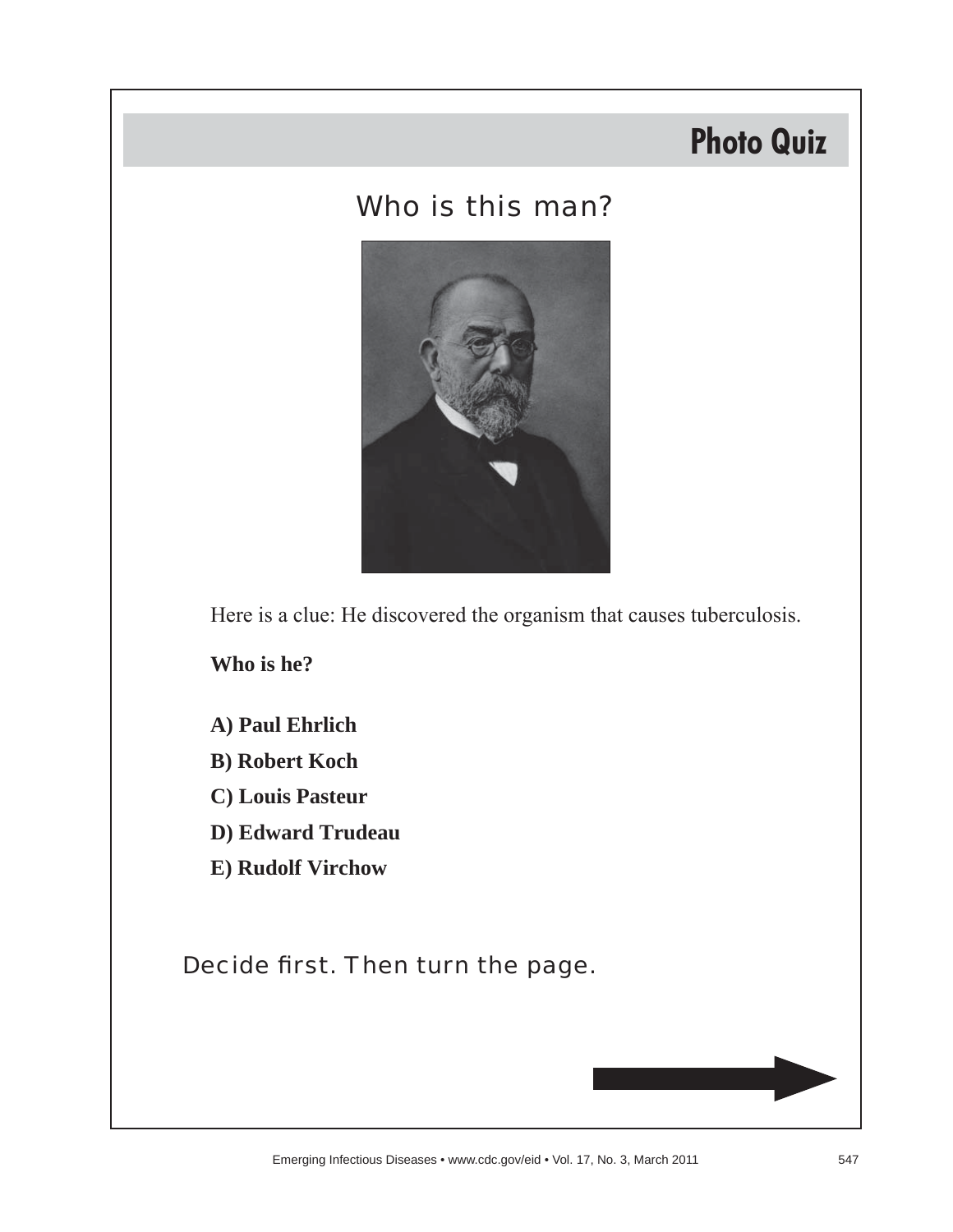#### PHOTO QUIZ



## Robert Koch

**Myron G. Schultz**

This is a photograph of Heinrich Hermann Robert Koch (1843–1910). Koch in Germany and Louis Pasteur in France were the 2 main founders of the science of bacteriology. Koch is best known for his discovery of *Mycobacterium tuberculosis*, the organism that causes tuberculosis. For this discovery, Koch was awarded the Nobel Prize in Physiology or Medicine in 1905.

Koch was born in Clausthal, Prussia, the son of a mining official. He was 1 of 13 children, 2 of whom died in infancy. At 5 years of age, he astounded his parents by telling them that he had, with the aid of newspapers, taught himself how to read. Koch studied medicine at the University of Göttingen under the German anatomist and pathologist Friedrich Gustav Jakob Henle (1809–1885); he graduated in 1866. Koch was influenced by Henle, who believed that infectious diseases were caused by living, parasitic organisms. For a brief period, Koch studied in Berlin, where he came under the influence of Rudolf Virchow. He then served in the Franco–Prussian War and later became a district medical officer in Wollstein. Prussian Poland.

Koch's first major contribution, in 1876, was identification of the anthrax bacillus. Working as a provincial physician in the little town of Wollstein, far from other researchers, Koch used homemade equipment that he had invented to describe the entire life history of anthrax. He showed that the bacillus he found in blood samples could not survive for long outside a host but that it could exist for long periods under unfavorable circumstances in the form of spores. He originated a method of culturing the bacillus in the laboratory, outside the body of an infected animal.

DOI: 10.3201/eid1703101881

In 1880, Koch's work with anthrax earned him a position in the Imperial Health Office in Berlin. There he developed methods of isolating and cultivating diseaseproducing bacteria, and he formulated strategies for preventing their spread. In 1881, he published a report that advocated the need for pure culture for isolating diseasecausing organisms and described in detail how to obtain them. His techniques for staining of bacilli, incubation, and pure culturing became the foundations of the science of bacteriology. He espoused the now-famous Koch's postulates, conditions that are essential for establishing that an organism is the cause of a disease. Koch's postulates state that an organism must be 1) found in all cases of the disease examined, 2) prepared and maintained in a pure culture, 3) capable of producing the original infection, even after several generations in culture, and 4) retrievable from an inoculated animal and cultured again.

In Berlin, Koch improved the methods that he had used while in Wollstein (e.g., staining and purification techniques) and bacterial growth media (e.g., agar plates and Petri dishes). With these techniques, Koch demonstrated the constant presence of the bacilli in the tuberculous lesions of men and animals; he cultivated these bacilli in pure culture on blood serum and produced tuberculosis at will by injecting the cultures into healthy animals. His findings were first presented in an article read before the Physiologic Society of Berlin on March 24, 1882. The logic, thoroughness, and importance of Koch's presentation deeply impressed his audience, and this date has become a landmark in medical history; March 24 is now celebrated annually as World Tuberculosis Day. In 1883, Koch published a detailed description of his research, which was later translated into English under the title, The Etiology of Tuberculosis.

In 1883, while still busy working on tuberculosis, Koch was sent to Egypt as leader of the German Cholera

Author affiliation: Centers for Disease Control and Prevention, Atlanta, Georgia, USA